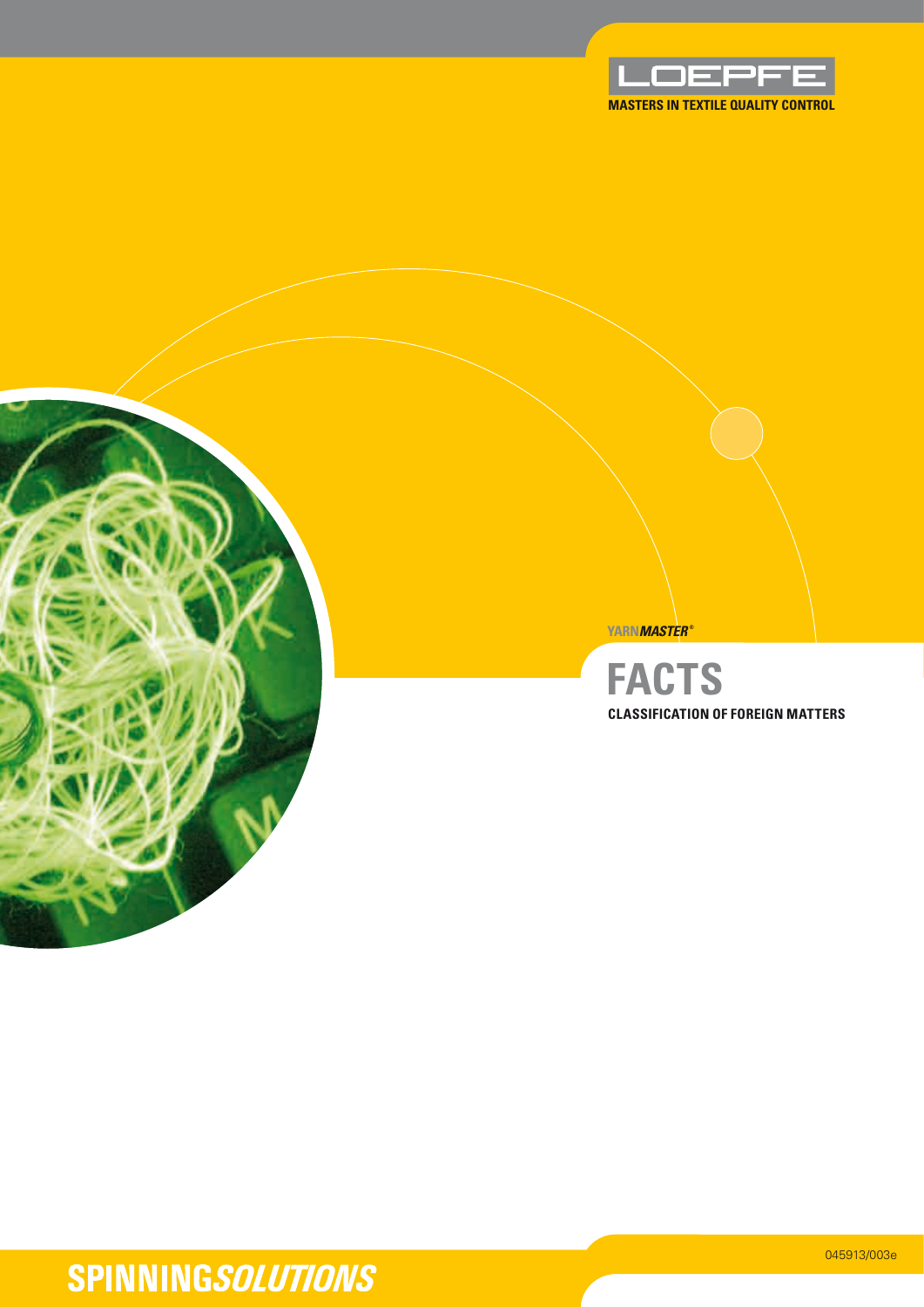

# **Classification of Foreign matters**



**yarn***MASTER* **® Digital online Quality Control** 

**The YarnMaster® optoelectronic yarn clearing system stands for reliable detection and classification of foreign matters such as shell parts of the cotton plant and contamination such as oil or rust in yarns.**

#### **Detection and classification**

Foreign matters are detected using the SIRO principle developed by LOEPFE to industry maturity. The classification of foreign matters is based on the evaluation of differences in contrast.

The many years of experience gained by LOEPFE BROTHERS LTD in foreign matter detection shows that this topic requires more detailed explanation. LOEPFE has developed a foreign matter standard for the yarn clearing sector to meet this demand.

The LOEPFE foreign matter standard is a classification with different examples of foreign matters per class. Foreign matters are allocated to classes so that differences relative to the class such as brightness, length and appearance can be recognized in a yarn.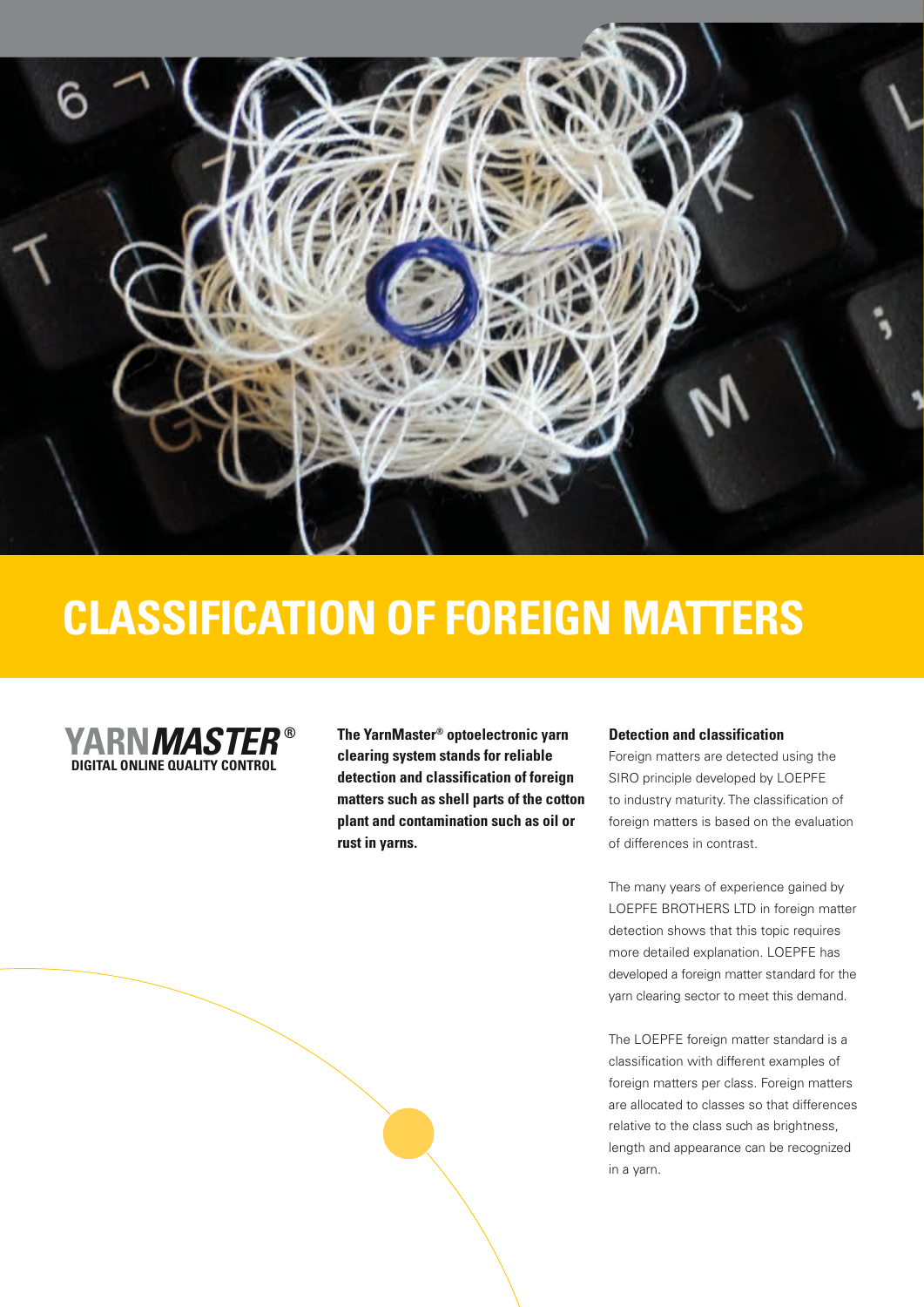

# **Attributes for classification**

### **Classification according to the difference in brightness of fibers against the basic brightness**

### **Cotton color:**

The color of cotton fibers is not always the same. Several different factors influence the color during growth and storage of the cotton. Rain, frost, insects and fungi are such factors. Extreme fluctuations in temperature and humidity influence the color during storage as well as after ginning.

Depending on the cotton color, the clearer adapts to the basic brightness of the yarn during adjustment. The contrast of a colored foreign matter is greater relative to a bright cotton color than a dark one. This means, that foreign matters are classified from different cotton origins during processing.

### **Yarn count:**

A dark cotton color combined with a coarse spun yarn shows a lower brightness difference to a foreign matter.

### **Classification according to fiber length**

### **Yarn count:**

Foreign matters are not all bound the same in a yarn compound. The probability of binding is greater for coarse yarns than for fine spun yarns. The rule of thumb is: The coarser the yarn, the larger the number of fibers in yarn cross-section.

Foreign matters bound in the yarn can only be classified according to their actual length using mathematical methods such as the classification algorithm because they appear as "broken fibers".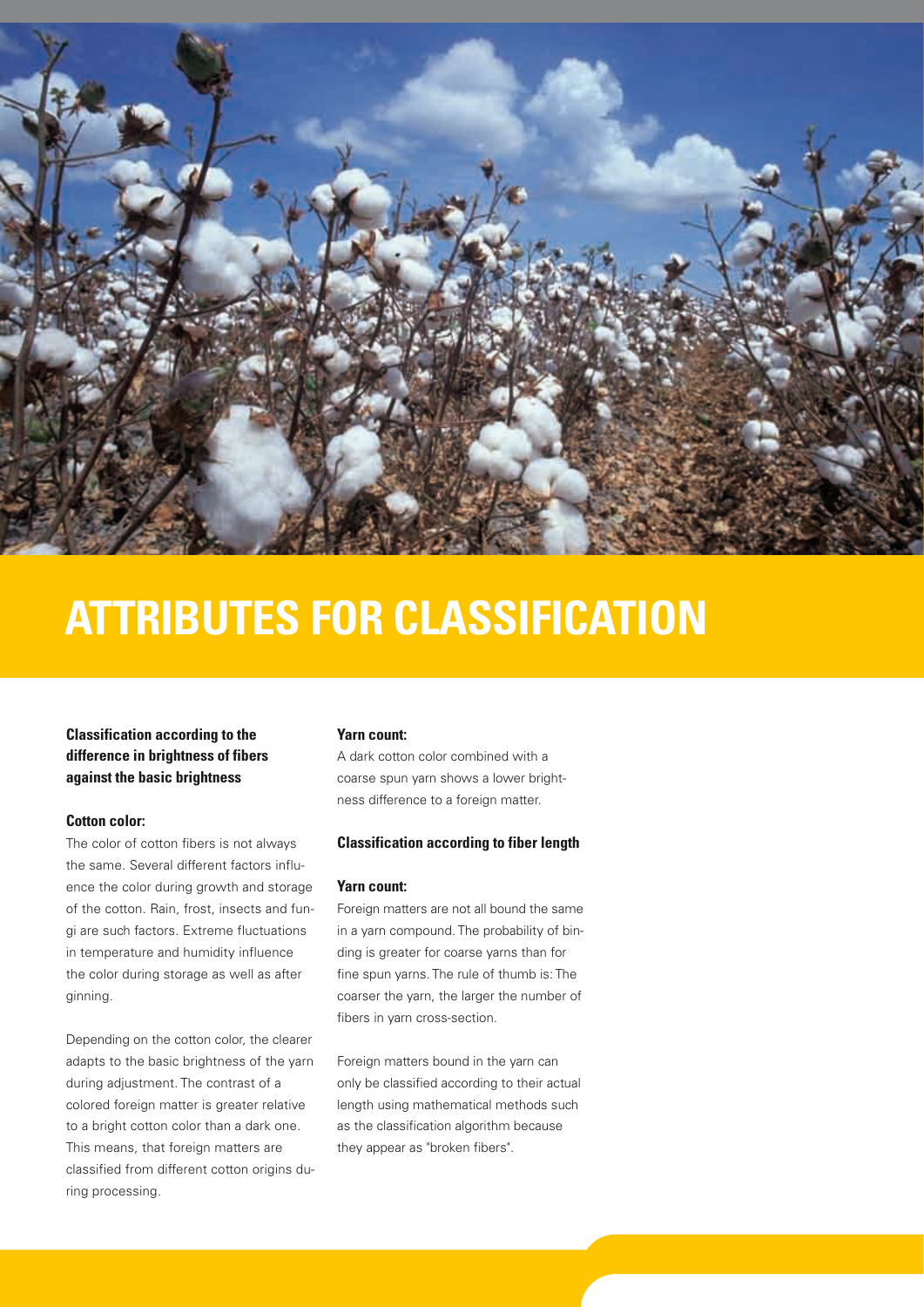## **Foreign matters**



# **The problem**

All foreign matters that do not deviate from the basic cotton brightness or do not show any difference in brightness are not detected by classical methods. This is especially noticeable after yarns have been processed to textile fabrics.

A bleached single jersey knitted fabric serves to illustrate the problem. A fine single knitted fabric for outer garments and underwear was checked visually during cloth inspection before and after finishing.

### **Gray fabric control**

Almost no disturbing foreign matters can be detected in the gray fabric (example: 1000 km yarn with one foreign matter).

### **Finished goods control**

It is possible that disturbing foreign matters can be detected after the knitted fabric has been finished (bleached). Only very fine, brightly colored foreign yarns spun into the yarn are detected in the bleached cloth.

This type of foreign matters cannot be detected by the clearer because the contrast against the raw material is too low or does not even exist.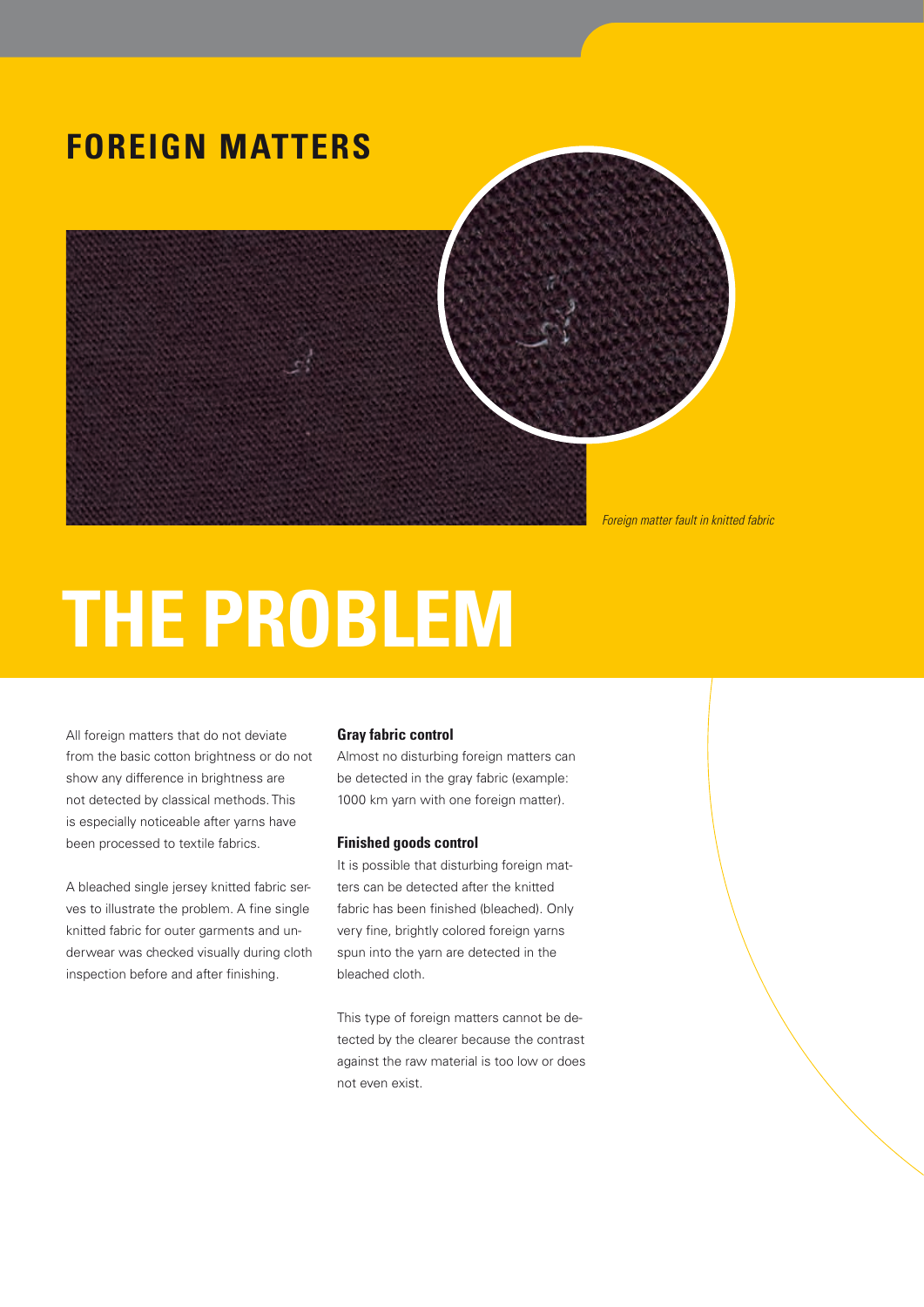### **YarnMaster® measuring principle**



# **The solution**

In order to detect diameter as well as cross-section yarn faults such as, for example, neps, thick or thin places during the winding process, the yarn is represented with the highest possible precision in the measuring field of a sensor.

The yarn is illuminated sequentially from several sides to detect faults. The signals resulting from reflection and transmission are computed so that yarn diameter differences are compensated and foreign matters made visible.

The foreign matters are then allocated to a class field according to contrast difference and length.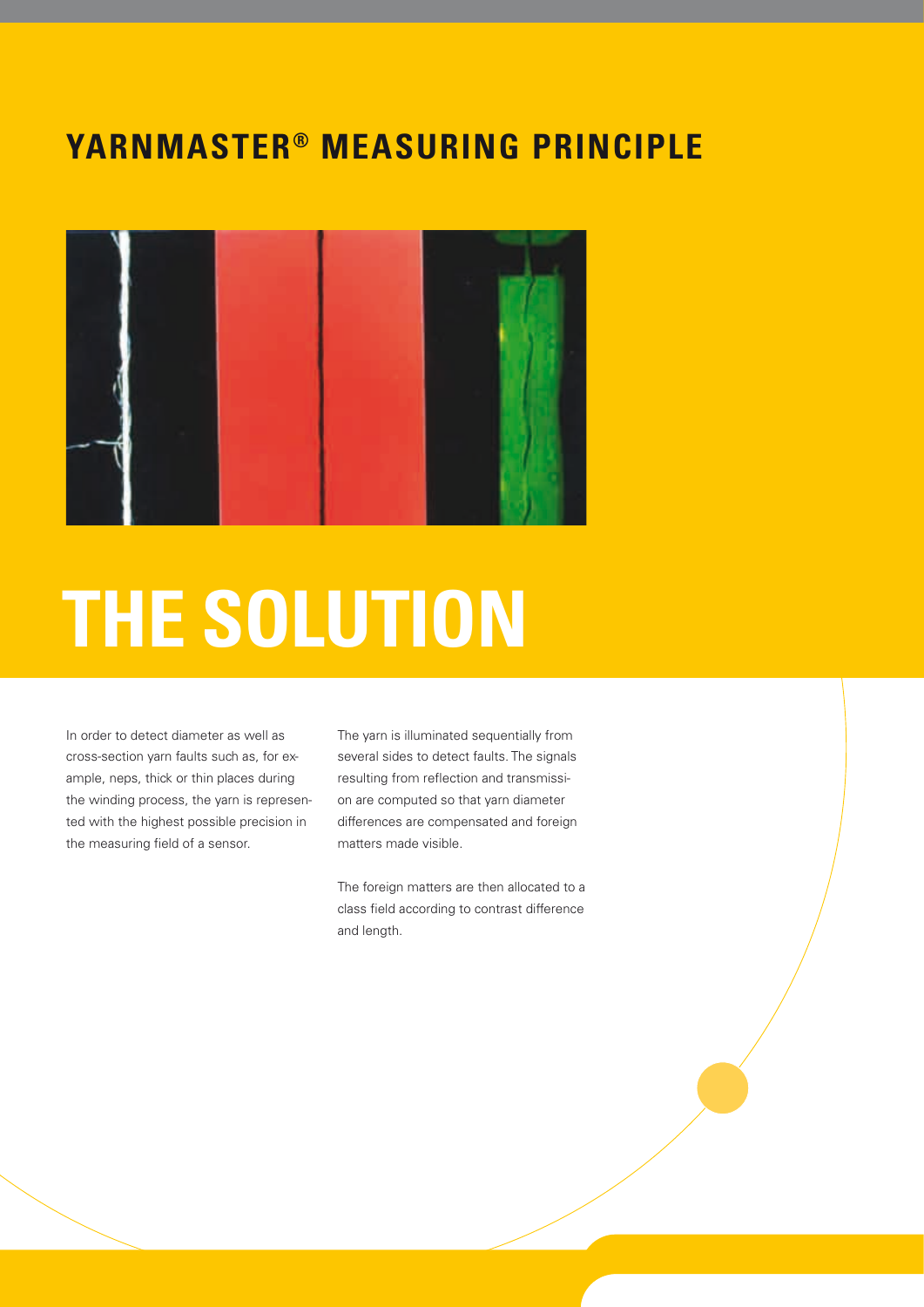# **Classification of foreign matters**

The LOEPFE foreign matter standard is based on the table of coordinates of YarnMaster® class clearing for foreign matters. The foreign matters are classified according to the following pattern:

- Division of length classes in the horizontal in S-I-R-O.
- • Division of darkness grades in the vertical from  $1-4$ .
- • Additional division of each class into 4 subclasses (fine classification).



*The Figure shows a class field with additional fine classification (see class: S3).*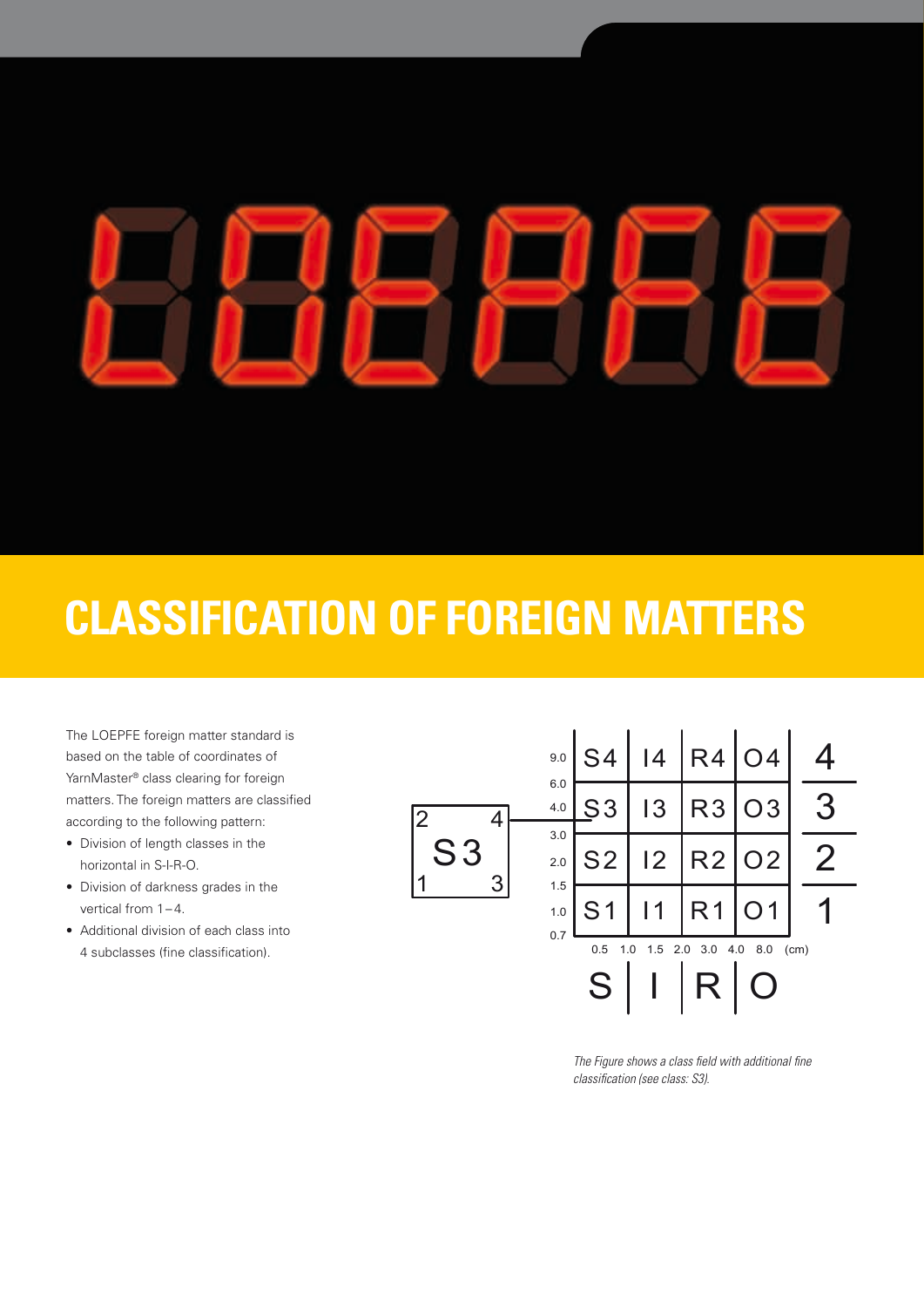

*LOEPFE foreign matter classification*

# **Remark**

The foreign matter examples in class 1 in the foreign matter standard deviate too strongly from the yarn for technical printing reasons.

An assignment according to fine classification has not been used in order to improve the visualization of the fine fiber examples within the LOEPFE standard.